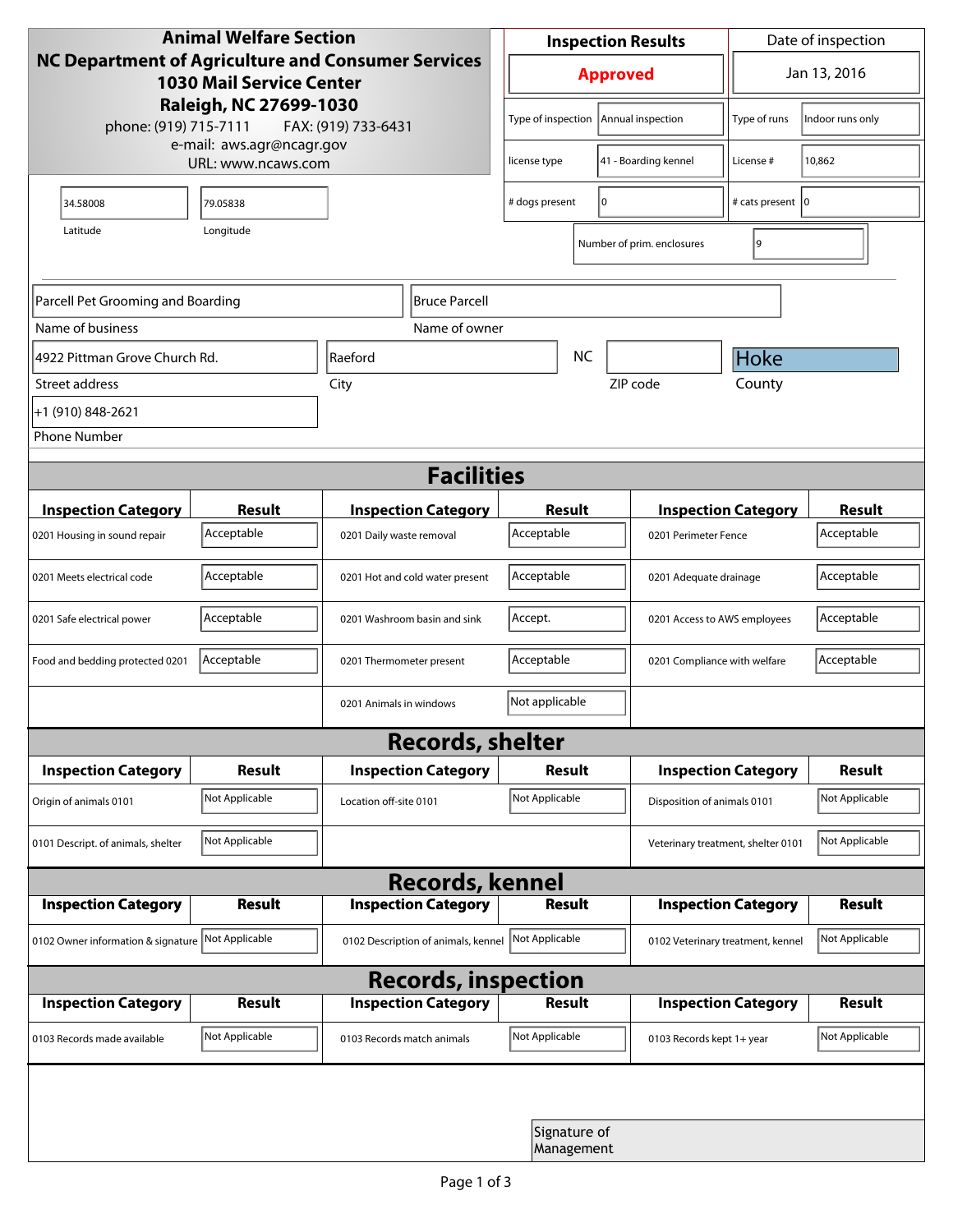| <b>Animal Welfare Section, NCDA&amp;CS</b>                  |                                 |                                    | <b>Inspection Results</b> |                                     | Date of inspection |                |  |  |
|-------------------------------------------------------------|---------------------------------|------------------------------------|---------------------------|-------------------------------------|--------------------|----------------|--|--|
| Inspection Report, continued                                |                                 |                                    | <b>Approved</b>           |                                     | Jan 13, 2016       |                |  |  |
|                                                             |                                 |                                    |                           |                                     |                    | <b>NC</b>      |  |  |
|                                                             | Parcell Pet Grooming and Boardi | <b>Bruce Parcell</b>               |                           | Raeford                             |                    |                |  |  |
| <b>Indoor facilities</b>                                    |                                 |                                    |                           |                                     |                    |                |  |  |
| <b>Inspection Category</b>                                  | Result                          | <b>Inspection Category</b>         | Result                    | <b>Inspection Category</b>          |                    | Result         |  |  |
| 0202 Ambient temperature, indoor                            | Acceptable                      | 0202 Ventilation, indoor           | Acceptable                | Acceptable<br>0202 Lighting, indoor |                    |                |  |  |
| 0202 Imperv./Sanitary surf., indoor                         | Acceptable                      | 0202 Drainage, indoor              | Acceptable                |                                     |                    |                |  |  |
| <b>Outdoor facilities</b>                                   |                                 |                                    |                           |                                     |                    |                |  |  |
| <b>Inspection Category</b>                                  | Result                          | <b>Inspection Category</b>         | Result                    | <b>Inspection Category</b>          |                    | Result         |  |  |
| 0203 Impervious surfaces, outdoor                           | Not Applicable                  | 0203 Housing, 1 per animal         | Not Applicable            | 0203 Protection from elements       |                    | Not Applicable |  |  |
| 0203 Owner advised, outdoor                                 | Not Applicable                  | 0203 Drainage, outdoor             | Not Applicable            |                                     |                    |                |  |  |
| <b>Primary enclosures</b>                                   |                                 |                                    |                           |                                     |                    |                |  |  |
| <b>Inspection Category</b>                                  | Result                          | <b>Inspection Category</b>         | Result                    | <b>Inspection Category</b>          |                    | Result         |  |  |
| 0204 Drainage prev. cross contam.                           | Acceptable                      | 0204 Fence height >= 5 feet        | Acceptable                | 0204 1:10 ratio, person: human      |                    | Not Applicable |  |  |
| 0204 Surf. impervious to moisture                           | Acceptable                      | 0204 Enclosure is escape proof     | Acceptable                | 0204 Cats, $>=$ 4 sq. ft. / adult   |                    | Not Applicable |  |  |
| 0204 Prevent contact with wood                              | Acceptable                      | 0204 Solid resting surface         | Acceptable                | 0204 Cats, $<= 12$ / enclosure      |                    | Not Applicable |  |  |
| 0204 Enclosures in sound repair                             | Acceptable                      | 0204 Cats, raised resting surface  | Not Applicable            | 0204 Cats, 1 litter pan / 3 adults  |                    | Not Applicable |  |  |
| 0204 Size of enclosure                                      | Acceptable                      | 0204 Dogs, supervision if > 4      | Not Applicable            |                                     |                    |                |  |  |
| <b>Feeding</b>                                              |                                 |                                    |                           |                                     |                    |                |  |  |
| <b>Inspection Category</b>                                  | <b>Result</b>                   | <b>Inspection Category</b>         | <b>Result</b>             | <b>Inspection Category</b>          |                    | <b>Result</b>  |  |  |
| 0205 Feeding, 1x / day, adult                               | Acceptable                      | 0205 Feeding, 1 bowl / adult       | Acceptable                | 0205 Feeding, commercial food       |                    | Acceptable     |  |  |
| 0205 Feeding, bowl in good repair                           | Acceptable                      | 0205 Feeding, quality food         | Acceptable                | 0205 Feeding, bowl is protected     |                    | Acceptable     |  |  |
| 0205 Feeding, 2x / day, young                               | Acceptable                      |                                    |                           |                                     |                    |                |  |  |
| <b>Watering</b>                                             |                                 |                                    |                           |                                     |                    |                |  |  |
| <b>Inspection Category</b>                                  | <b>Result</b>                   | <b>Inspection Category</b>         | <b>Result</b>             |                                     |                    |                |  |  |
| 0206 Watering, continuous access                            | Acceptable                      | 0206 Watering, bowl in good repair | Acceptable                |                                     |                    |                |  |  |
| <b>Sanitation/Employees/Classification &amp; Separation</b> |                                 |                                    |                           |                                     |                    |                |  |  |
| <b>Inspection Category</b>                                  | <b>Result</b>                   | <b>Inspection Category</b>         | Result                    | <b>Inspection Category</b>          |                    | <b>Result</b>  |  |  |
| 0207 Waste removal 2x / day                                 | Acceptable                      | 0207 Grounds overgrown             | Acceptable                | 0207 Young given social interact.   |                    | Not Applicable |  |  |
| 0207 Animals removed while clean                            | Acceptable                      | 0207 Pest Control                  | Acceptable                | 0207 Species separated              |                    | Acceptable     |  |  |
| Signature of<br>Management                                  |                                 |                                    |                           |                                     |                    |                |  |  |